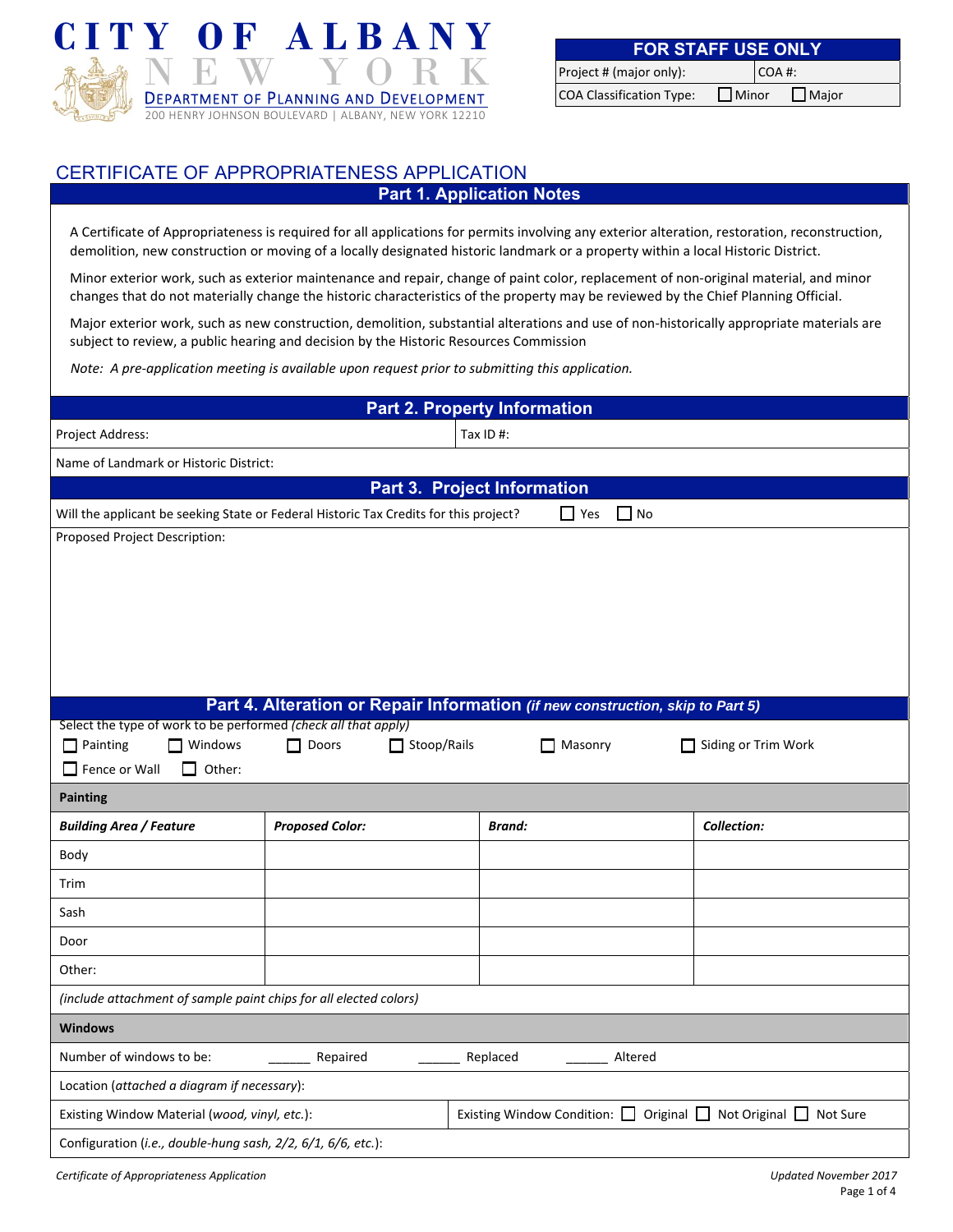| Width:                                                                                      | Height:                                                       |                                                                         | Depth:                                                                  |                              |  |  |  |
|---------------------------------------------------------------------------------------------|---------------------------------------------------------------|-------------------------------------------------------------------------|-------------------------------------------------------------------------|------------------------------|--|--|--|
| If replacing, indicate the reason for replacement:                                          |                                                               |                                                                         |                                                                         |                              |  |  |  |
| If altering, describe any proposed change (material, configuration, size of opening, etc.): |                                                               |                                                                         |                                                                         |                              |  |  |  |
| <b>Doors</b>                                                                                |                                                               |                                                                         |                                                                         |                              |  |  |  |
| Number of doors to be:<br>Repaired                                                          |                                                               | Replaced<br>Altered                                                     |                                                                         |                              |  |  |  |
| Location (attached a diagram if necessary):                                                 |                                                               |                                                                         |                                                                         |                              |  |  |  |
| Existing Door Material (wood, vinyl, etc.):                                                 | Existing Door Condition: □ Original □ Not Original □ Not Sure |                                                                         |                                                                         |                              |  |  |  |
| Configuration (i.e. glass panes, divisions, decorative details and panels):                 |                                                               |                                                                         |                                                                         |                              |  |  |  |
| Width:                                                                                      |                                                               | Height:                                                                 |                                                                         |                              |  |  |  |
| If replacing, indicate the reason for replacement:                                          |                                                               |                                                                         |                                                                         |                              |  |  |  |
| If altering, describe any proposed change (material, configuration, size of opening, etc.): |                                                               |                                                                         |                                                                         |                              |  |  |  |
| <b>Stoops/Rails</b>                                                                         |                                                               |                                                                         |                                                                         |                              |  |  |  |
| Number of Stoops/Rails to be:                                                               | Repaired                                                      | Replaced                                                                | Altered                                                                 |                              |  |  |  |
| Existing Stoop Material (stone, wood, concrete, etc.):                                      |                                                               | Existing Condition: $\Box$ Original $\Box$ Not Original $\Box$ Not Sure |                                                                         |                              |  |  |  |
| <b>Existing Treds:</b>                                                                      |                                                               | Width:                                                                  | Depth:                                                                  | Height:                      |  |  |  |
| Existing Rail Material (iron, vinyl, wood, etc.):                                           |                                                               | Existing Rails: $\Box$ Original $\Box$ Not Original $\Box$ Not Sure     |                                                                         |                              |  |  |  |
| If replacing, indicate the reason for replacement:                                          |                                                               |                                                                         |                                                                         |                              |  |  |  |
|                                                                                             |                                                               |                                                                         |                                                                         |                              |  |  |  |
| If altering, describe any proposed change (material, configuration, size of opening, etc.): |                                                               |                                                                         |                                                                         |                              |  |  |  |
|                                                                                             |                                                               |                                                                         |                                                                         |                              |  |  |  |
| <b>Masonry</b>                                                                              |                                                               |                                                                         |                                                                         |                              |  |  |  |
| Type of Work: $\Box$ Substantial Reconstruction $\Box$ Minor Repair $\Box$ Repointing       |                                                               |                                                                         |                                                                         |                              |  |  |  |
| Existing Material (brick, stone, concrete, etc.):                                           |                                                               |                                                                         | Existing Condition: $\Box$ Original $\Box$ Not Original $\Box$ Not Sure |                              |  |  |  |
| Location (attached a diagram if necessary):                                                 |                                                               |                                                                         |                                                                         |                              |  |  |  |
| Type of mortar to be utilized:                                                              |                                                               |                                                                         |                                                                         |                              |  |  |  |
| <b>Siding or Trim Work</b>                                                                  |                                                               |                                                                         |                                                                         |                              |  |  |  |
| Type of Work: $\Box$ Full Residing $\Box$ Minor Repair $\Box$ Trim Work                     |                                                               |                                                                         |                                                                         |                              |  |  |  |
| Existing Material (wood, stucco, vinyl, etc.):                                              |                                                               |                                                                         | Existing Condition: $\Box$ Original $\Box$ Not Original $\Box$ Not Sure |                              |  |  |  |
| Location (attached a diagram if necessary):                                                 |                                                               |                                                                         |                                                                         |                              |  |  |  |
| Type of material to be utilized:                                                            |                                                               |                                                                         |                                                                         |                              |  |  |  |
| <b>Fence of Wall</b>                                                                        |                                                               |                                                                         |                                                                         |                              |  |  |  |
| Type of Work: $\Box$ Repair $\Box$ Replacement                                              |                                                               |                                                                         |                                                                         |                              |  |  |  |
| Existing Fence/Wall Material (masonry, wood, vinyl, etc.):                                  |                                                               |                                                                         | Existing Condition: $\Box$ Original $\Box$ Not Original $\Box$ Not Sure |                              |  |  |  |
| Location (attached a diagram if necessary):                                                 |                                                               |                                                                         |                                                                         |                              |  |  |  |
| Type of material to be utilized:                                                            |                                                               |                                                                         |                                                                         |                              |  |  |  |
| Certificate of Appropriateness Application                                                  |                                                               |                                                                         |                                                                         | <b>Updated November 2017</b> |  |  |  |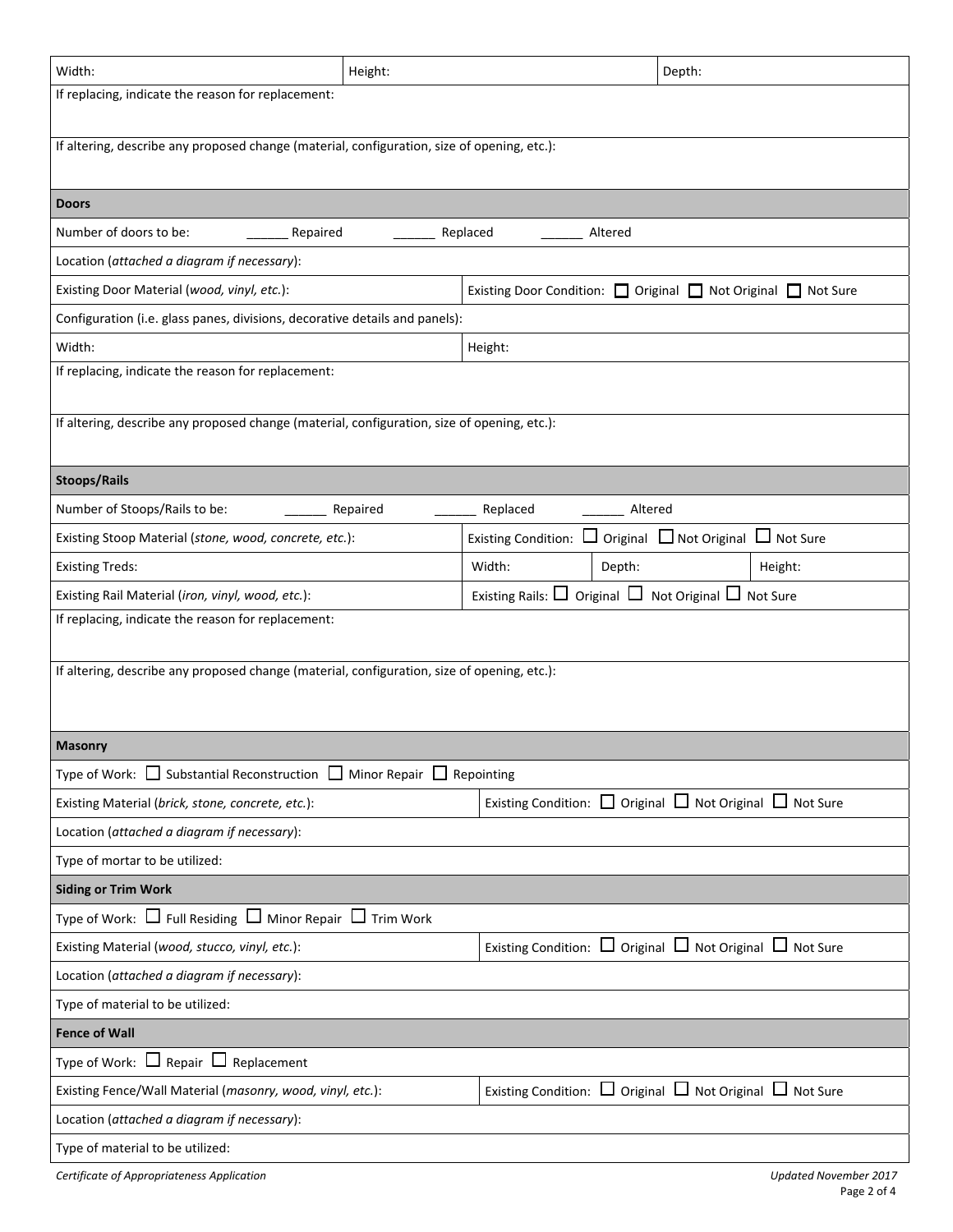|                                          | <b>Other / Additional Notes</b>                                       |                                                                       |                 |                                                                |                                 |                                                                                                       |                                                                                                                                                       |  |
|------------------------------------------|-----------------------------------------------------------------------|-----------------------------------------------------------------------|-----------------|----------------------------------------------------------------|---------------------------------|-------------------------------------------------------------------------------------------------------|-------------------------------------------------------------------------------------------------------------------------------------------------------|--|
|                                          |                                                                       |                                                                       |                 |                                                                |                                 |                                                                                                       |                                                                                                                                                       |  |
|                                          |                                                                       |                                                                       |                 |                                                                |                                 |                                                                                                       |                                                                                                                                                       |  |
|                                          |                                                                       |                                                                       |                 |                                                                |                                 |                                                                                                       |                                                                                                                                                       |  |
|                                          |                                                                       |                                                                       |                 |                                                                |                                 |                                                                                                       |                                                                                                                                                       |  |
|                                          |                                                                       |                                                                       |                 |                                                                |                                 |                                                                                                       |                                                                                                                                                       |  |
|                                          |                                                                       |                                                                       |                 |                                                                |                                 | Part 5. New Construction or Addition Information (if repair only, skip to Part 6)                     |                                                                                                                                                       |  |
|                                          | First Floor Building Area (sq. ft.):                                  |                                                                       |                 |                                                                |                                 | Total Gross Floor Area (sq. ft.):                                                                     |                                                                                                                                                       |  |
|                                          | Front Building Setback (ft.):                                         |                                                                       |                 |                                                                |                                 | Frontage Buildout (ft.):                                                                              |                                                                                                                                                       |  |
|                                          | <b>Building Height</b>                                                | Feet:                                                                 |                 |                                                                |                                 | Stories:                                                                                              |                                                                                                                                                       |  |
| district:                                |                                                                       |                                                                       |                 |                                                                |                                 |                                                                                                       | Describe how the proposed construction will relate to the architectural scale, massing, volumes and styles represented within the applicable historic |  |
|                                          |                                                                       |                                                                       |                 |                                                                |                                 |                                                                                                       |                                                                                                                                                       |  |
|                                          |                                                                       |                                                                       |                 |                                                                |                                 |                                                                                                       |                                                                                                                                                       |  |
|                                          |                                                                       |                                                                       |                 |                                                                |                                 |                                                                                                       |                                                                                                                                                       |  |
|                                          |                                                                       |                                                                       |                 |                                                                |                                 | Indicate the proposed materials to be utilized, distinctive architectural features and ornamentation: |                                                                                                                                                       |  |
|                                          |                                                                       |                                                                       |                 |                                                                |                                 |                                                                                                       |                                                                                                                                                       |  |
|                                          |                                                                       |                                                                       |                 |                                                                |                                 |                                                                                                       |                                                                                                                                                       |  |
|                                          |                                                                       |                                                                       |                 |                                                                |                                 |                                                                                                       |                                                                                                                                                       |  |
|                                          |                                                                       |                                                                       |                 |                                                                |                                 |                                                                                                       |                                                                                                                                                       |  |
|                                          |                                                                       |                                                                       |                 |                                                                |                                 | Part 6. Signage Information (if no proposed signage, skip to Part 7)                                  |                                                                                                                                                       |  |
|                                          |                                                                       | Type: $\Box$ Freestanding $\Box$ Wall $\Box$ Projecting $\Box$ Awning |                 |                                                                |                                 | Location:                                                                                             |                                                                                                                                                       |  |
| Sign 1                                   | Width:<br><b>Total Area:</b>                                          |                                                                       |                 |                                                                | Depth:<br>Projection from Wall: |                                                                                                       |                                                                                                                                                       |  |
|                                          | Material:                                                             |                                                                       |                 | Mounting Style:                                                |                                 |                                                                                                       |                                                                                                                                                       |  |
|                                          | If yes, describe:<br>Lighted: $\Box$ Yes<br>$\Box$ No                 |                                                                       |                 |                                                                |                                 |                                                                                                       |                                                                                                                                                       |  |
|                                          | Type: $\Box$ Freestanding $\Box$ Wall $\Box$ Projecting $\Box$ Awning |                                                                       |                 | Location:                                                      |                                 |                                                                                                       |                                                                                                                                                       |  |
| Sign 2                                   | Width:<br>Total Area:                                                 |                                                                       |                 |                                                                | Projection from Wall:<br>Depth: |                                                                                                       |                                                                                                                                                       |  |
|                                          | Material:                                                             |                                                                       |                 |                                                                | Mounting Style:                 |                                                                                                       |                                                                                                                                                       |  |
|                                          | If yes, describe:<br>Lighted: $\Box$ Yes $\Box$ No                    |                                                                       |                 |                                                                |                                 |                                                                                                       |                                                                                                                                                       |  |
|                                          | Type: $\Box$ Freestanding $\Box$ Wall $\Box$ Projecting $\Box$ Awning |                                                                       |                 |                                                                | Location:                       |                                                                                                       |                                                                                                                                                       |  |
| Sign 3                                   | Width:<br>Sign Area:                                                  |                                                                       |                 |                                                                | Depth:                          | Projection from Wall:                                                                                 |                                                                                                                                                       |  |
|                                          | Material:                                                             |                                                                       | Mounting Style: |                                                                |                                 |                                                                                                       |                                                                                                                                                       |  |
| Lighted: □ Yes □ No<br>If yes, describe: |                                                                       |                                                                       |                 |                                                                |                                 |                                                                                                       |                                                                                                                                                       |  |
|                                          |                                                                       |                                                                       |                 | Type: $\Box$ Freestanding $\Box$ Wall $\Box$ Projecting $\Box$ | Awning                          | Location:                                                                                             |                                                                                                                                                       |  |
| Sign 4                                   | Width:<br>Sign Area:                                                  |                                                                       |                 | Projection from Wall:<br>Depth:                                |                                 |                                                                                                       |                                                                                                                                                       |  |
|                                          | Material:                                                             |                                                                       | Mounting Style: |                                                                |                                 |                                                                                                       |                                                                                                                                                       |  |
|                                          | Lighted: $\Box$ Yes $\Box$ No                                         |                                                                       |                 | If yes, describe:                                              |                                 |                                                                                                       |                                                                                                                                                       |  |